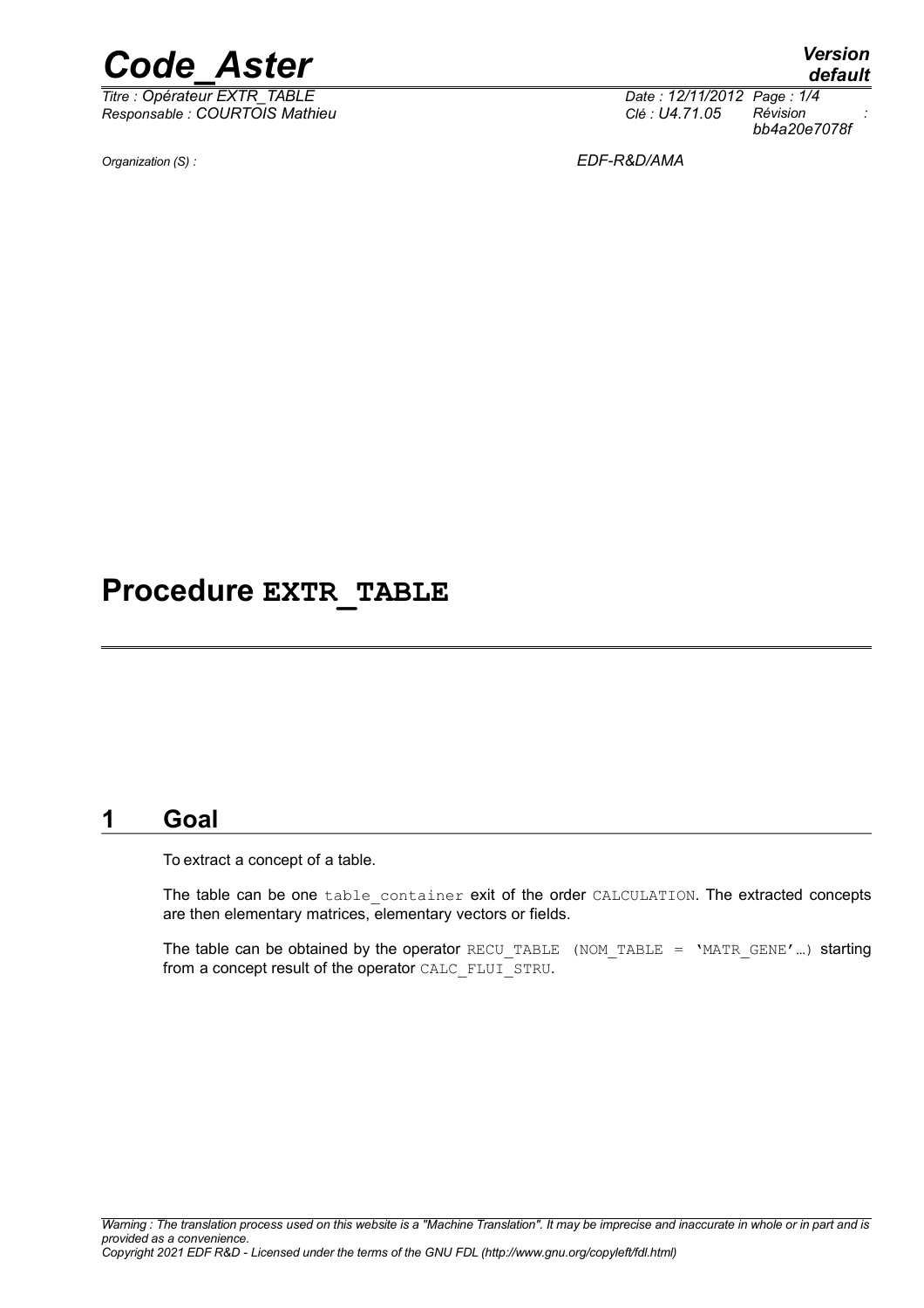# *Code\_Aster Version*

 $\overline{T}$ itre : Opérateur EXTR\_TABLE *Responsable : COURTOIS Mathieu Clé : U4.71.05 Révision :*

## **2 Syntax**

resu = EXTR\_TABLE **(**  $\bullet$  TABLE = matable, [tabl \*] # 1. Definition of the type of the result:  $\bullet$  TYPE RESU = type, [KN] (see the types authorized with the §3.2) # 2. Selection of the cell to be extracted: # 2.1 Selection of the column containing the cell to be extracted: ♦ NOM\_PARA = para, [KN] # 2.2 Selection of the line containing the cell to be extracted:  $\Diamond$  FILTER = (\_F (  $\blacklozenge$  NOM\_PARA = para, [KN]<br>  $\Diamond$  CRIT COMP =  $\angle$ 'EQ', [DEF  $/$   $\circ$  CRIT COMP =  $/$ 'EQ', [DEFECT]  $/$ '',  $/$ 'LT', / $'W$ P',  $/$ 'IT', /  $'GE'$ , /'VACUUM', /'NON\_VIDE', /'MAXIMUM', /'MAXI\_ABS',  $/$ 'MINI', /'MINI\_ABS', # If CRIT COMP among EQ , , LT , WP , , GE  $\bullet$  / VALE I = ival,  $[1]$ /  $VALE<sup>-</sup>K = kval$ , [KN] /  $VALE^- = rval$ ,  $[R]$ / VALE  $C = cval$ ,  $[C]$  $\sqrt[6]{}$  | PRECISION = / prec, [R8] / 1.0D-3, [DEFECT]  $|$  CRITERION =  $/$  'RELATIVE', [DEFECT] / 'ABSOLUTE',  $),$ ), ◊ TITLE = title, [KN] **)**

The result is typified according to the value provided for TYPE\_RESU .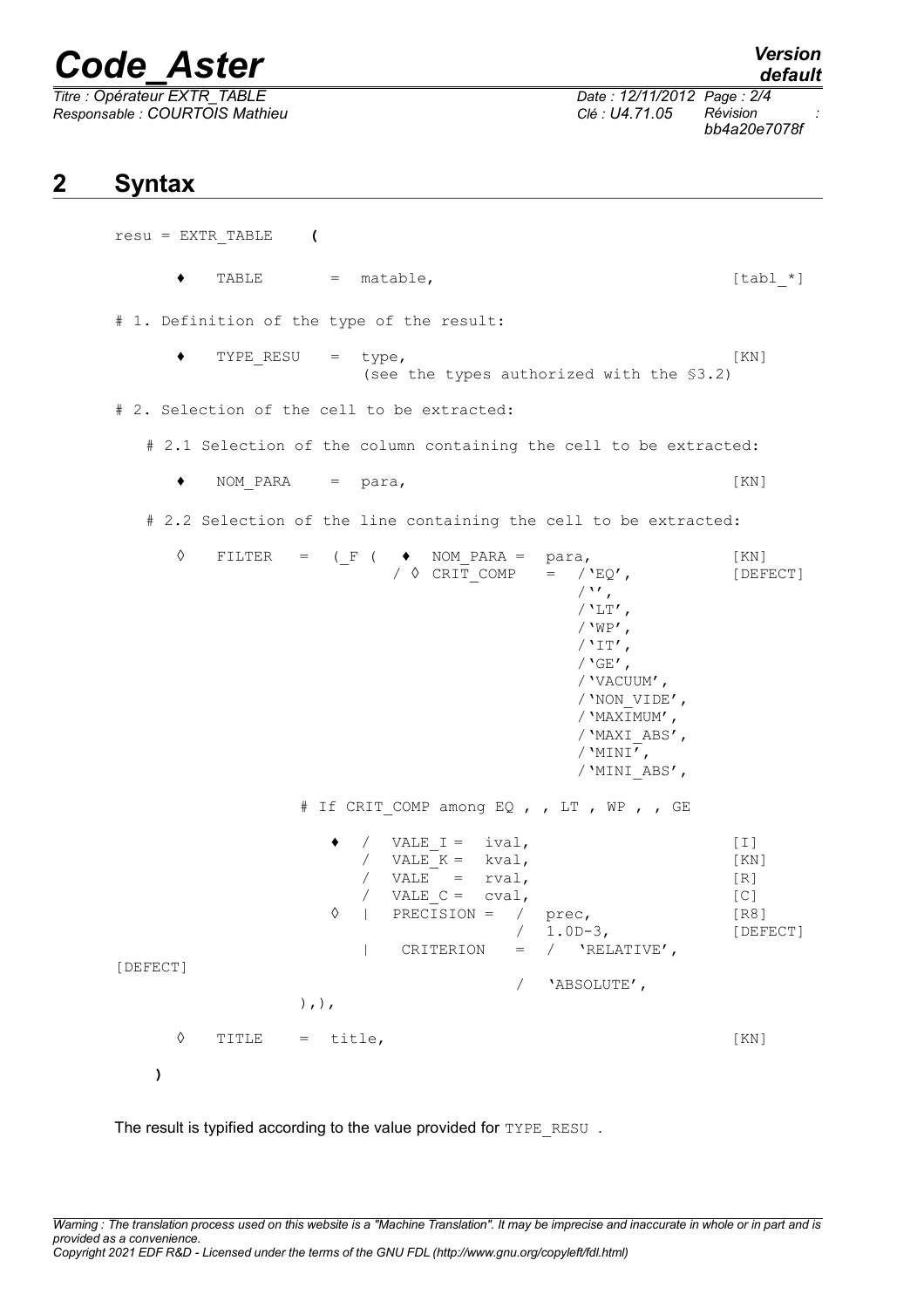# *Code\_Aster Version*

*Titre : Opérateur EXTR\_TABLE Date : 12/11/2012 Page : 3/4 Responsable : COURTOIS Mathieu Clé : U4.71.05 Révision :*

*bb4a20e7078f*

## **3 Operands**

#### **3.1 Operand TABLE**

 $TABLE = matchle$ 

One gives the name of the table of which one wants to extract the value from a cell.

### **3.2 Operand TYPE\_RESU**

TYPE RESU :

Type of the result created.

```
The order does not make it possible to extract all the types of concept. The authorized types are:
    'MATR_ASSE_GENE_R', 'MATR_ELEM_DEPL_R',
    'VECT_ELEM_DEPL_R',
    'CHAM_GD_SDASTER', 'CHAM_NO_SDASTER',
    'CARTE_SDASTER', 'CHAM_ELEM',
    'MODE_MECA',
    'FONCTION_SDASTER', 'FONCTION_C', 'NAPPE_SDASTER',
    'WHOLE' .
```
#### **3.3 Operand NOM\_PARA**

♦ NOM\_PARA = para

One gives the name of the parameter identifying the column containing the cell to be extracted.

#### **3.4 To extract a cell; keyword FILTER**

This keyword factor (répétable at will) is used to select the line containing the cell to be extracted. The use of this keyword is described in the order IMPR\_TABLE [U4.91.03].

#### **3.5 Operand TITLE**

◊ TITLE = title

Title which one wants to give to the result of the order [U4.02.01].

### **4 Examples**

Example resulting from the case test sdll118a

```
One wishes to extract from the table A11 the matrix of mass generalized for a speed of fluid given:
```

```
MG = EXTR TABLE ( TYPE RESU = 'MATR ASSE GENE R',
                   TABLE = ALL,
                   NOM PARA = 'MATR MASS',
                   FILTER = _F ( NOM\_PARA = 'NUME\_VITE',
                                VALE I = 2 ),
                )
```
Example following CALCULATION

```
Recovery of the stress field:
SIGM = EXTR_TABLE (TYPE_RESU=' CHAM_GD_SDASTER',
```
*Copyright 2021 EDF R&D - Licensed under the terms of the GNU FDL (http://www.gnu.org/copyleft/fdl.html)*

*Warning : The translation process used on this website is a "Machine Translation". It may be imprecise and inaccurate in whole or in part and is provided as a convenience.*